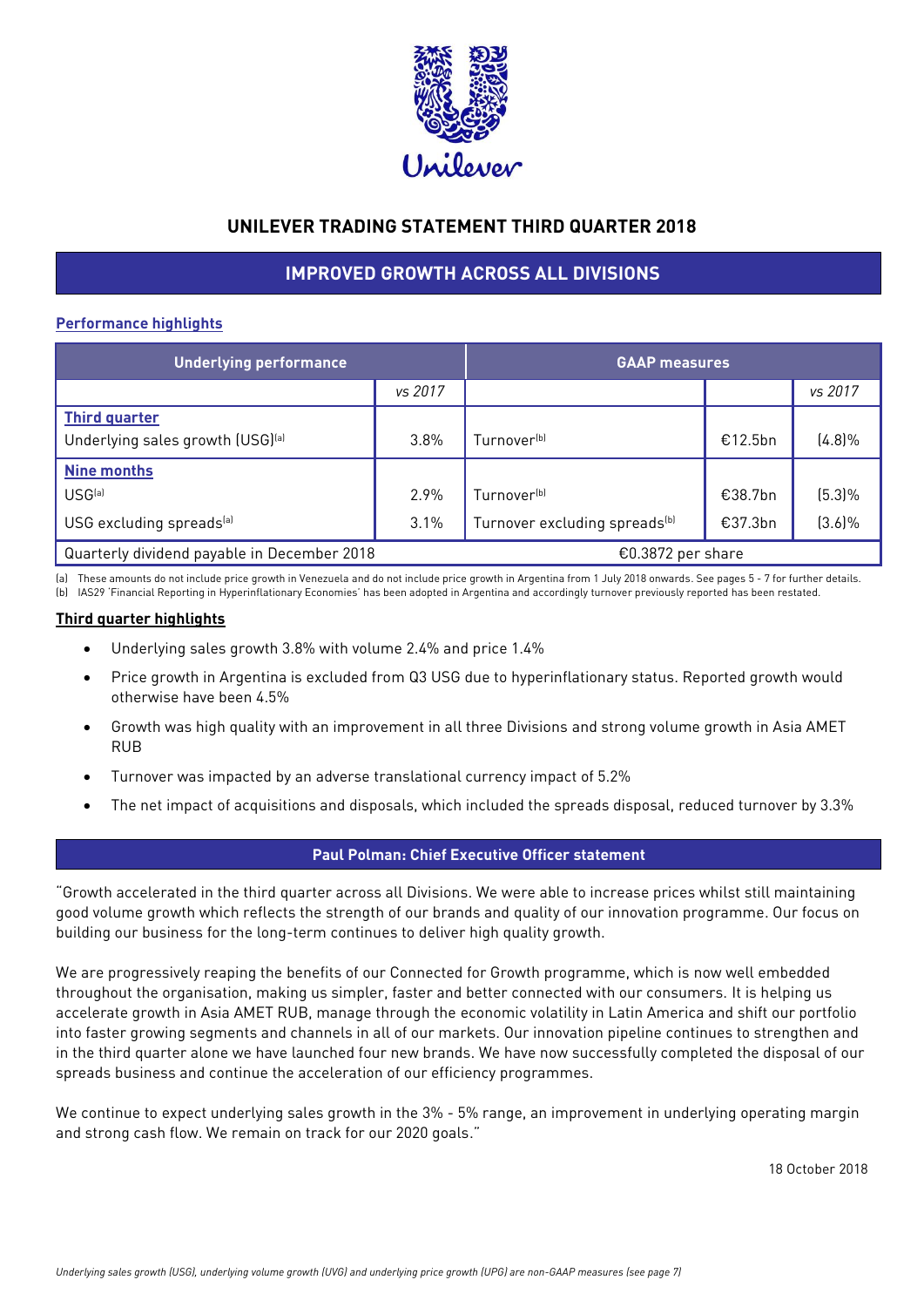# **THIRD QUARTER OPERATIONAL REVIEW: DIVISIONS**

|                        | Third Quarter 2018 |      |      |        | Nine Months 2018 |                  |            |      |
|------------------------|--------------------|------|------|--------|------------------|------------------|------------|------|
| (unaudited)            | Turnover           | USG* | UVG. | $UPG*$ | Turnover.        | USG <sup>*</sup> | <b>UVG</b> | UPG* |
|                        | €bn                | $\%$ | %    | $\%$   | €bn              | %                | %          | $\%$ |
| <b>Unilever</b>        | 12.5               | 3.8  | 2.4  | 1.4    | 38.7             | 2.9              | 2.3        | 0.6  |
| Beauty & Personal Care | 5.2                | 4.0  | 2.8  | 1.2    | 15.2             | 3.1              | 2.9        | 0.2  |
| Home Care              | 2.5                | 4.5  | .5   | 3.0    | 7.5              | 3.9              | 2.6        | 1.2  |
| Foods & Refreshment    | 4.8                | 3.2  | 2.5  | 0.7    | 16.0             | $2.2\,$          | 1.6        | 0.6  |

\* Wherever referenced in this announcement, USG and UPG do not include price growth in Venezuela and do not include price growth in Argentina from 1 July 2018 onwards. See pages 5 - 7 for further details.

As previously announced the disposals of our spreads businesses were completed on 2 July 2018. The table below provides information on the first nine months of 2018 performance excluding sales related to spreads.

|                                       | Nine Months 2018 |      |      |               |
|---------------------------------------|------------------|------|------|---------------|
| (unaudited)                           | <b>Turnover</b>  | USG. | UVG. | UPG.          |
|                                       | €bn              | $\%$ | $\%$ | $\frac{0}{0}$ |
| Unilever excluding spreads            | 37.3             | 3.1  | 2.5  | 0.6           |
| Foods & Refreshment excluding spreads | 14.6             | 27   | 2.0  | U.6           |

**Our markets:** In the markets in which we operate growth improved slightly with a higher contribution from price as a result of rising commodity costs in local currencies, particularly in emerging markets. There has been significant devaluation in Argentina and the economy is now considered to be hyperinflationary, so price growth from Argentina is excluded from underlying sales growth from 1 July 2018 onwards.

**Unilever overall performance:** In the third quarter, underlying sales growth increased to 3.8% with growth accelerating across all three Divisions. Price growth picked up as expected, and volume remained strong reflecting the strength of our brands and our accelerated innovation programme. Underlying sales in emerging markets grew by 5.6% led by competitive growth in Asia AMET RUB. Growth in Latin America was adversely impacted by significant volume decline in Argentina, whilst price growth, which would have contributed 70bps to total Unilever, has been excluded from USG. Brazil recovered after the truckers' strike that severely affected sales in second quarter. Turnover decreased 4.8% to €12.5 billion, which included an adverse currency impact of (5.2)% and (3.3)% from acquisitions and disposals mainly driven by the disposal of spreads.

# **Beauty & Personal Care**

Beauty & Personal Care underlying sales growth of 4.0% was helped by improved price growth. Skin care continued with strong growth momentum, helped by innovations including **Citra**'s new naturals range. **Ponds** launched new premium formats such as a cleansing balm to remove make-up and moisturise. Skin cleansing performed well driven by the continued success of premium formats including the launch of foaming shower gels. In deodorants, price returned to growth and volumes were helped by purpose-led campaigns on **Dove Men+Care** and **Rexona**. In hair care, whilst promotional intensity remained high, **Dove** had a good quarter driven by the roll-out of a new naturals range and the launch of 'super' conditioners to reduce hair damage in just one minute. In oral care, sales were slightly down as market conditions remained challenging in France, Indonesia and Brazil. Growth in prestige accelerated with double-digit growth in **Hourglass**, **Kate Sommerville**, **Living Proof** and **REN**. **Love, Beauty & Planet**, the largest of our new brand launches, was extended into deodorants and skin care this quarter and the new brand **K-Bright** was launched in South East Asia to address the fast-growing Korean beauty trend.

# **Home Care**

Home Care underlying sales growth in the quarter was 4.5%. Growth was broad-based, helped by stronger pricing and the recovery from the truckers' strike in Brazil. Home and hygiene performed well driven by good performances from **Cif** premium sprays and **Sunlight**, which was relaunched with more natural ingredients. In fabric solutions, growth was driven by strong performance of liquids in emerging markets, including the continued success of **Surf Excel Matics** in India and we also launched a new brand **Day 2**, an innovative dry wash spray. Growth in fabric sensations was led by continued momentum in key markets India and China, the launch of **Comfort** into Germany and innovations such as **Comfort Perfume Deluxe** in South East Asia and the UK.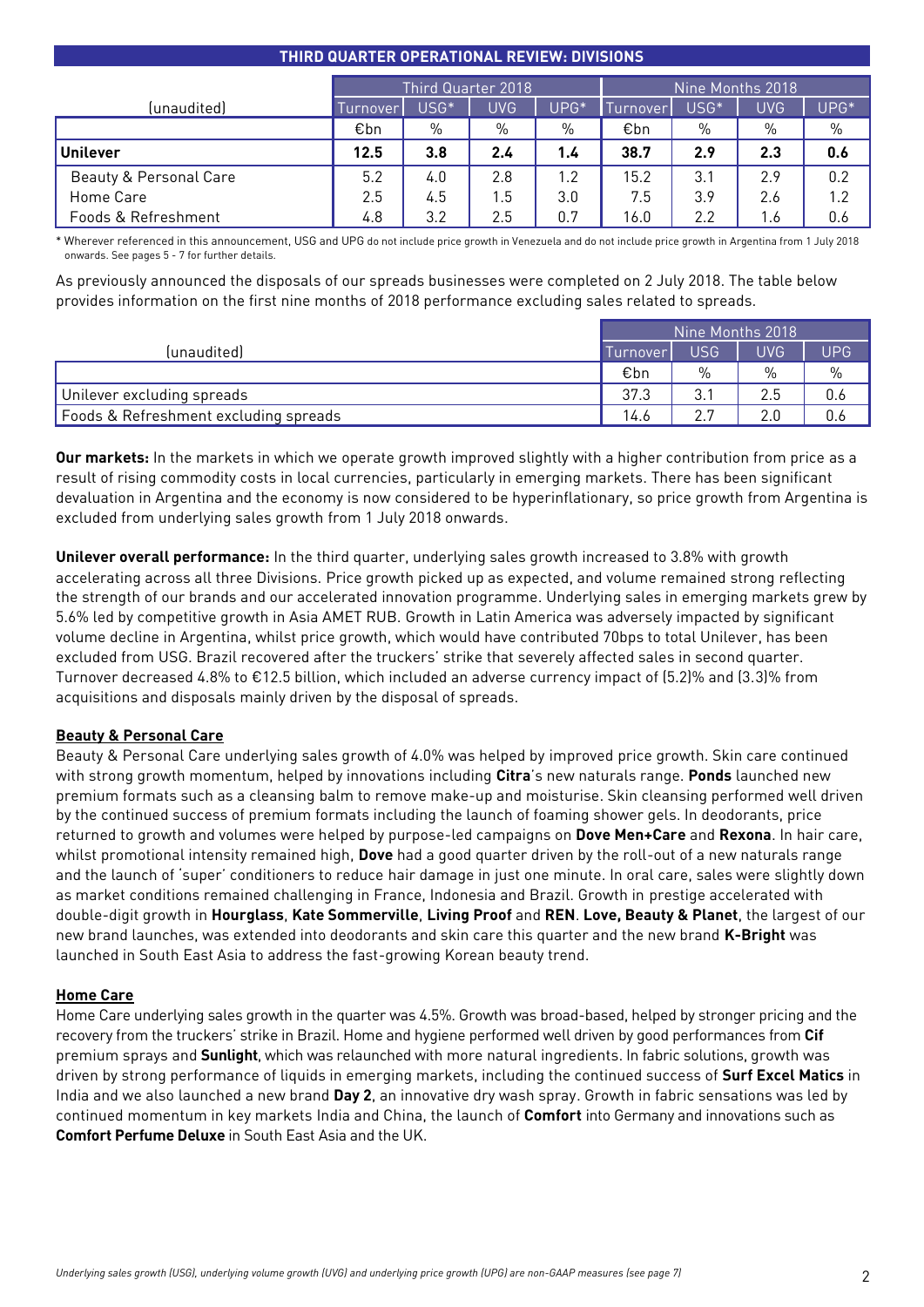# **Foods & Refreshment**

Foods & Refreshment underlying sales growth in the quarter improved to 3.2%. Ice cream delivered strong growth led by innovations including the new **Kinder**® ice cream and the new **Magnum** Praline variant. In tea, our emerging markets growth was driven by good performance on our core brands like **Brooke Bond** in India. In developed markets black tea continues to be challenging however the transformation of our portfolio is ongoing helped by our acquisitions **Tazo** and **Pukka** and innovations like our organic **Lipton** range. Growth in foods was driven by cooking products and our food service business which caters to professional chefs. **Knorr** continued to modernise the portfolio with more 'organic and natural' innovations including a new 'soup in glass' range, while our snacking brands **Red Red**, **Prepco** and **Mae Terra** performed well. In dressings, **Hellmann's** was helped by a campaign to activate its purpose to 'fight food waste' but growth was held back by continued promotional intensity in the US. **Sir Kensington** performed well and we launched **Del Huerto**, a new tier three dressings brand in Colombia.

| THIRD QUARTER OPERATIONAL REVIEW: GEOGRAPHICAL AREA |                    |            |            |            |                     |     |       |            |
|-----------------------------------------------------|--------------------|------------|------------|------------|---------------------|-----|-------|------------|
|                                                     | Third Quarter 2018 |            |            |            | Nine Months 2018    |     |       |            |
| (unaudited)                                         | Turnover           | <b>USG</b> | <b>UVG</b> | <b>UPG</b> | $\mathsf{Turnover}$ | USG | UVG.  | <b>UPG</b> |
|                                                     | €bn                | $\%$       | $\%$       | %          | €bn                 | %   | %     | $\%$       |
| <b>Unilever</b>                                     | 12.5               | 3.8        | 2.4        | 1.4        | 38.7                | 2.9 | 2.3   | 0.6        |
| Asia/AMET/RUB                                       | 5.6                | 6.6        | 4.3        | 2.2        | 17.3                | 6.3 | 4.8   | 1.4        |
| The Americas                                        | 3.9                | 1.7        | 0.2        | 1.5        | 11.9                |     | (0.2) | 0.3        |
| Europe                                              | 3.0                | 1.4        | 1.9        | (0.4)      | 9.5                 | 0.6 | 1.1   | (0.5)      |

|                   | Third Quarter 2018 |            |            |     | Nine Months 2018 |       |       |            |
|-------------------|--------------------|------------|------------|-----|------------------|-------|-------|------------|
| (unaudited)       | <u>lurnover</u>    | <b>USG</b> | <b>UVG</b> | UPG | <u>urnover</u>   | USG   | UVG.  | <b>UPG</b> |
|                   | €bn                | $\%$       | $\%$       | %   | €bn              | $\%$  | $\%$  | $\%$       |
| Emerging markets  | 7.2                | 5.6        | 3.4        | 2.1 | 22.3             | 4.6   | 3.3   | 1.2        |
| Developed markets | 5.3                | I.3        | 0. ا       | 0.2 | 16.4             | 0.5   | 0.9   | (0.3)      |
| North America     | 2.2                | 9.،        | 0.3        | .5  | 6.8              | 1.1   | 0.8   | 0.3        |
| Latin America     | 1.7                | . 5        | 0.1        | .4  | 5.1              | (1.2) | (1.4) | 0.2        |

The table below provides information on the first nine months of 2018 performance excluding sales related to spreads.

|                                     | Nine Months 2018 |      |            |            |
|-------------------------------------|------------------|------|------------|------------|
| (unaudited)                         | Turnover         | USG  | <b>UVG</b> | <b>UPG</b> |
|                                     | €bn              | $\%$ | $\%$       | $\%$       |
| Developed markets excluding spreads | 15.4             | 0.7  | 1.1        | (0.3)      |
| Europe excluding spreads            | 8.8              | 0.9  | 1.4        | (0.5)      |
| North America excluding spreads     | 6.6              | 1.3  | 0.9        | 0.4        |

# **Asia/AMET/RUB**

Underlying sales growth was 6.6%, with 4.3% from volume. Underlying price growth picked up to 2.2% reflecting higher commodity inflation. In India where we are one year on from the implementation of the Goods and Services Tax we continue to deliver strong volume growth, while Turkey achieved double-digit growth that was balanced between volume and price. After a softer first half performance, sales growth in Indonesia, South Africa and Russia improved. In China most categories grew well with the exception of our air purification business, Blueair, which declined.

# **The Americas**

In North America, underlying sales growth improved to 1.9%, driven by a pick up in price growth. Beauty & Personal Care was helped by strong performance of our new brands and acquisitions while foods was held back by continued promotional intensity in dressings.

In Latin America underlying sales growth was 1.5%. Sales in Brazil were up 10% helped by both a recovery from the truckers' strike in the second quarter and a return to positive price growth. In Argentina price growth accelerated to 34% in the third quarter and this put pressure on our volumes, which declined double digit. This negative volume growth in Argentina adversely impacted group UVG by 30bps in the quarter. Group underlying price growth would have been 70bps higher if price growth from Argentina had been included.

# **Europe**

Europe grew modestly in the quarter, mainly driven by strong ice cream sales that were helped by both innovations and good weather in Northern Europe. Germany and the Netherlands performed well, and we saw continued strong momentum in Central & Eastern Europe. In the United Kingdom, good ice cream growth was partly offset by increased competitive pressures in fabric solutions. France was flat, while Italy declined in the quarter.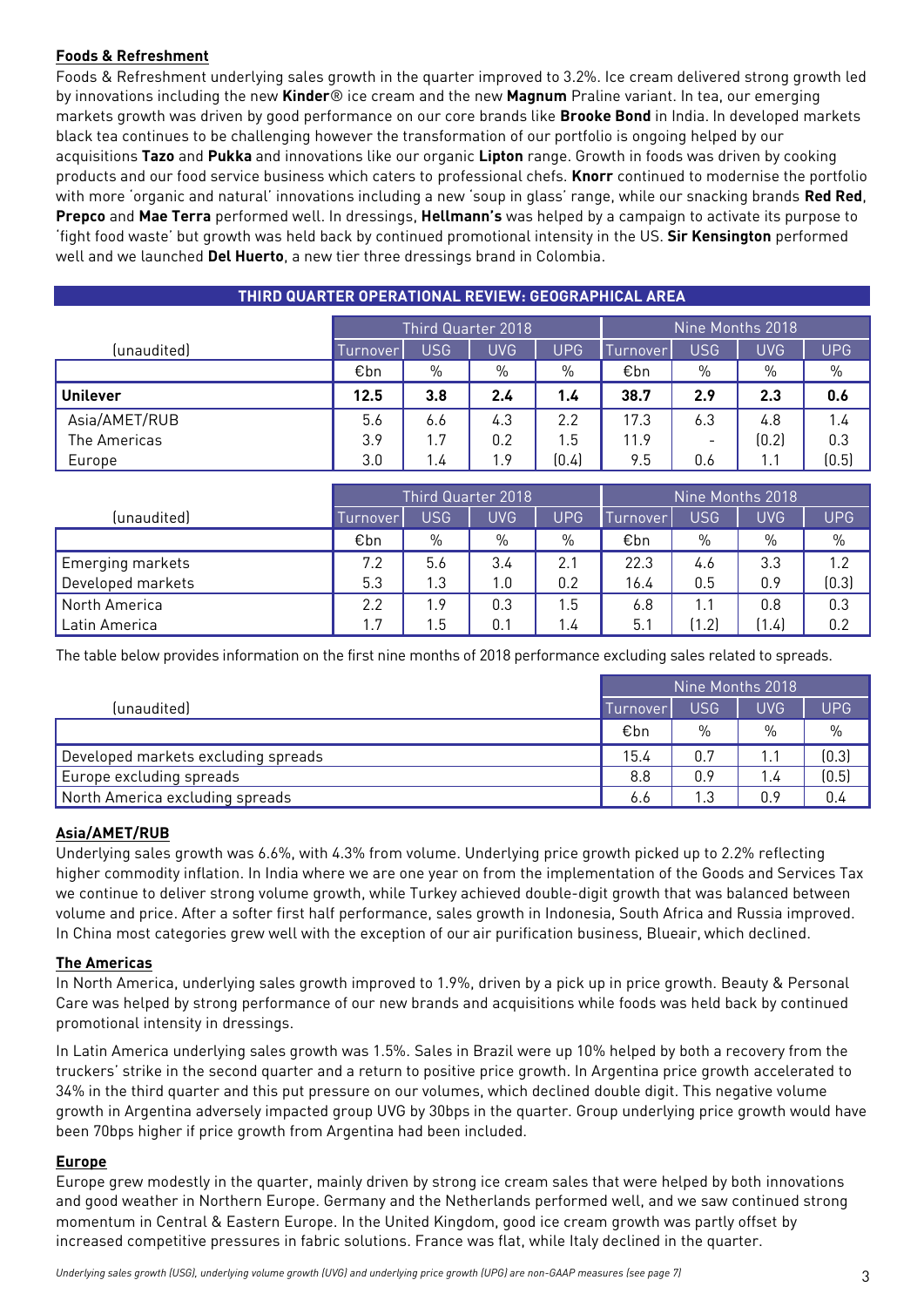#### **COMPETITION INVESTIGATIONS**

As previously disclosed, along with other consumer products companies and retail customers, Unilever is involved in a number of ongoing investigations by national competition authorities, including those within Italy and South Africa. These proceedings and investigations are at various stages and concern a variety of product markets. Where appropriate, provisions are made and contingent liabilities disclosed in relation to such matters.

Ongoing compliance with competition laws is of key importance to Unilever. It is Unilever's policy to co-operate fully with competition authorities whenever questions or issues arise. In addition, the Group continues to reinforce and enhance its internal competition law training and compliance programme on an ongoing basis.

### **DIVIDENDS**

The Boards have determined to pay a quarterly interim dividend for Q3 2018 at the following rates which are equivalent in value between the two companies at the rate of exchange applied under the terms of the Equalisation Agreement:

| Per Unilever N.V. ordinary share:             | € 0.3872    |
|-----------------------------------------------|-------------|
| Per Unilever PLC ordinary share:              | f 0.3393    |
| Per Unilever N.V. New York share:             | US\$ 0.4487 |
| Per Unilever PLC American Depositary Receipt: | US\$ 0.4487 |

The quarterly interim dividends have been determined in euros and converted into equivalent sterling and US dollar amounts using exchange rates issued by WM/Reuters on 16 October 2018.

US dollar cheques for the quarterly interim dividend will be mailed on 5 December 2018 to holders of record at the close of business on 2 November 2018. In the case of the NV New York shares, Netherlands withholding tax will be deducted.

The quarterly dividend calendar for the remainder of 2018 will be as follows:

|                                  | Announcement<br>Date | <b>Ex-Dividend Date</b> | Record Date                     | Payment Date '  |
|----------------------------------|----------------------|-------------------------|---------------------------------|-----------------|
| Quarterly dividend - for Q3 2018 | 18 October 2018      |                         | November 2018   2 November 2018 | 5 December 2018 |

# **ADDITIONAL COMMENTARY ON GAAP MEASURES**

Since the publication of our first half year results, the Argentinian economy has become hyperinflationary. As a result, application of IAS 29 'Financial Reporting in Hyperinflationary Economies' has been applied to all Unilever business entities whose functional currency is the Argentinian Peso. IAS 29 requires that adjustments are applicable from the start of the relevant entity's reporting period. For Unilever that is from 1 January 2018. Turnover has been adjusted accordingly including the restatement of turnover previously reported. The application of IAS 29 has resulted in a reduction in Group turnover in the nine months to 30 September 2018 of €186.5 million, of which €153.9 million relates to sales in the first half year 2018, and €32.6 million relates to Q3 2018.

Whilst the Venezuelan economy is also hyperinflationary and has been for a number of years, IAS 29 has not been applied to our Venezuelan business as it is immaterial to the Unilever Group.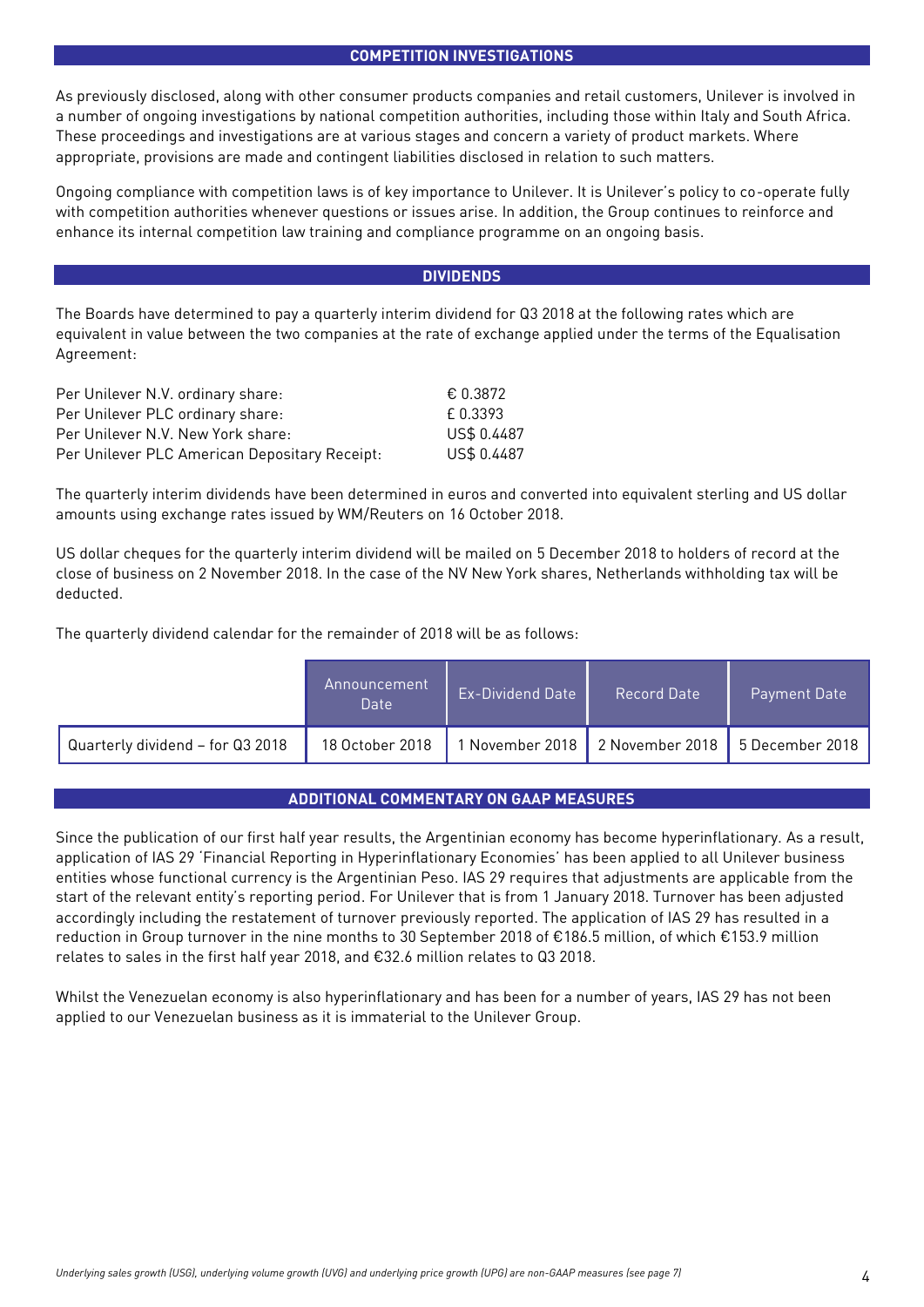### **SEGMENT INFORMATION - DIVISIONS**

(unaudited)

| <b>Third Quarter</b>          | Beauty &<br>Personal<br>Care | Home<br>Care | Foods &<br>Refreshment | Total  |
|-------------------------------|------------------------------|--------------|------------------------|--------|
| Turnover $(\epsilon$ million) |                              |              |                        |        |
| 2017                          | 5,021                        | 2,589        | 5,556                  | 13,166 |
| 2018                          | 5,209                        | 2,511        | 4,809                  | 12,529 |
| Change (%)                    | 3.7                          | (3.0)        | (13.4)                 | (4.8)  |
| Impact of:                    |                              |              |                        |        |
| Exchange rates* (%)           | (4.4)                        | (7.5)        | (4.8)                  | (5.2)  |
| Acquisitions (%)              | 4.3                          | 0.5          | 0.8                    | 2.2    |
| Disposals (%)                 | $\overline{\phantom{0}}$     | (0.2)        | (12.6)                 | (5.3)  |
| Underlying sales growth (%)   | 4.0                          | 4.5          | 3.2                    | 3.8    |
| Price* (%)                    | 1.2                          | 3.0          | 0.7                    | 1.4    |
| Volume (%)                    | 2.8                          | 1.5          | 2.5                    | 2.4    |

| <b>Nine Months</b>            | Beauty &<br>Personal<br>Care | Home<br>Care | Foods &<br>Refreshment | Total  |
|-------------------------------|------------------------------|--------------|------------------------|--------|
| Turnover $(\epsilon$ million) |                              |              |                        |        |
| 2017                          | 15,502                       | 7,987        | 17,402                 | 40,891 |
| 2018                          | 15,230                       | 7,507        | 15,990                 | 38,727 |
| Change (%)                    | (1.8)                        | (6.0)        | (8.1)                  | (5.3)  |
| Impact of:                    |                              |              |                        |        |
| Exchange rates* [%]           | (8.7)                        | (9.8)        | (6.7)                  | (8.1)  |
| Acquisitions (%)              | 4.3                          | 0.5          | 0.9                    | 2.1    |
| Disposals (%)                 | ۰                            | (0.2)        | (4.4)                  | (1.9)  |
| Underlying sales growth [%]   | 3.1                          | 3.9          | 2.2                    | 2.9    |
| Price* (%)                    | 0.2                          | 1.2          | 0.6                    | 0.6    |
| Volume (%)                    | 2.9                          | 2.6          | 1.6                    | 2.3    |

\* Underlying price growth in Venezuela (from January 2018) and Argentina (from July 2018) has been excluded when calculating the price growth in the tables above, and an equal and opposite adjustment made in the calculation of exchange rate impact. See page 7 for further details.

Turnover growth is made up of distinct individual growth components namely underlying sales, currency impact, acquisitions and disposals. Turnover growth is arrived at by multiplying these individual components on a compounded basis as there is a currency impact on each of the other components. Accordingly, turnover growth is more than just the sum of the individual components.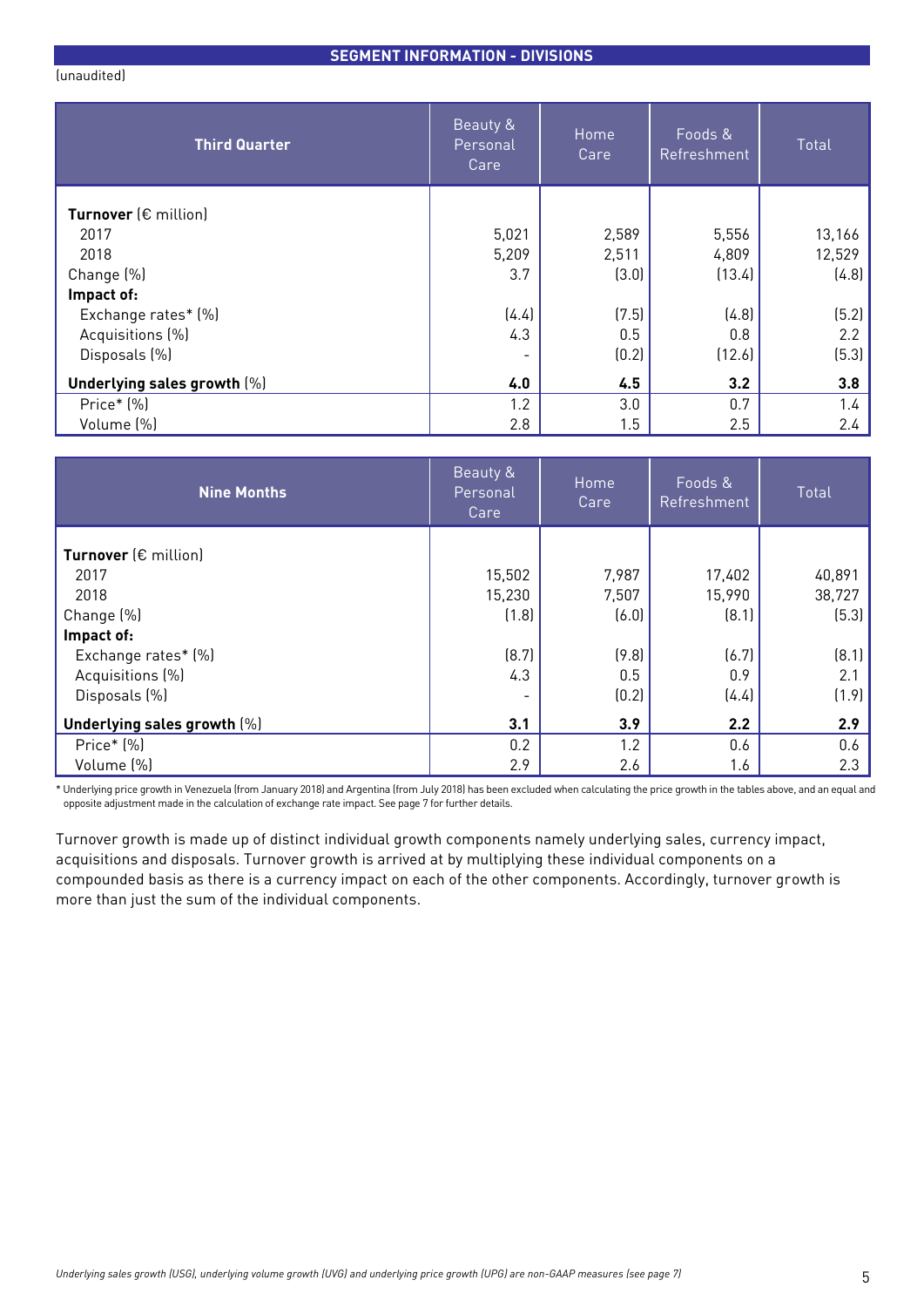# **SEGMENT INFORMATION – GEOGRAPHICAL AREA**

(unaudited)

| <b>Third Quarter</b>          | Asia/<br>AMET/<br><b>RUB</b> | The<br>Americas | Europe | Total  |
|-------------------------------|------------------------------|-----------------|--------|--------|
| Turnover $(\epsilon$ million) |                              |                 |        |        |
| 2017                          | 5,625                        | 4,209           | 3,332  | 13,166 |
| 2018                          | 5,591                        | 3,967           | 2,971  | 12,529 |
| Change (%)                    | (0.6)                        | (5.7)           | (10.8) | (4.8)  |
| Impact of:                    |                              |                 |        |        |
| Exchange rates* (%)           | (6.4)                        | (6.8)           | (0.4)  | (5.2)  |
| Acquisitions (%)              | 1.6                          | 4.3             | 0.3    | 2.2    |
| Disposals (%)                 | (2.0)                        | (4.6)           | (12.1) | (5.3)  |
| Underlying sales growth [%]   | 6.6                          | 1.7             | 1.4    | 3.8    |
| Price* (%)                    | 2.2                          | 1.5             | (0.4)  | 1.4    |
| Volume (%)                    | 4.3                          | 0.2             | 1.9    | 2.4    |

| <b>Nine Months</b>            | Asia $/$<br>AMET/<br><b>RUB</b> | <b>The</b><br>Americas | Europe | Total  |
|-------------------------------|---------------------------------|------------------------|--------|--------|
| Turnover $(\epsilon$ million) |                                 |                        |        |        |
| 2017                          | 17,710                          | 13,286                 | 9,895  | 40,891 |
| 2018                          | 17,327                          | 11,896                 | 9,504  | 38,727 |
| Change (%)                    | (2.2)                           | (10.5)                 | (4.0)  | (5.3)  |
| Impact of:                    |                                 |                        |        |        |
| Exchange rate* (%)            | (9.0)                           | (12.1)                 | (0.7)  | (8.1)  |
| Acquisitions (%)              | 1.9                             | 3.8                    | 0.4    | 2.1    |
| Disposals (%)                 | (0.7)                           | (1.9)                  | (4.3)  | (1.9)  |
| Underlying sales growth [%]   | 6.3                             |                        | 0.6    | 2.9    |
| Price* (%)                    | 1.4                             | 0.3                    | (0.5)  | 0.6    |
| Volume (%)                    | 4.8                             | (0.2)                  | 1.1    | 2.3    |

\* Underlying price growth in Venezuela (from January 2018) and Argentina (from July 2018) has been excluded when calculating price growth in the tables above, and an equal and opposite adjustment made in the calculation of exchange rate impact. See page 7 for further details.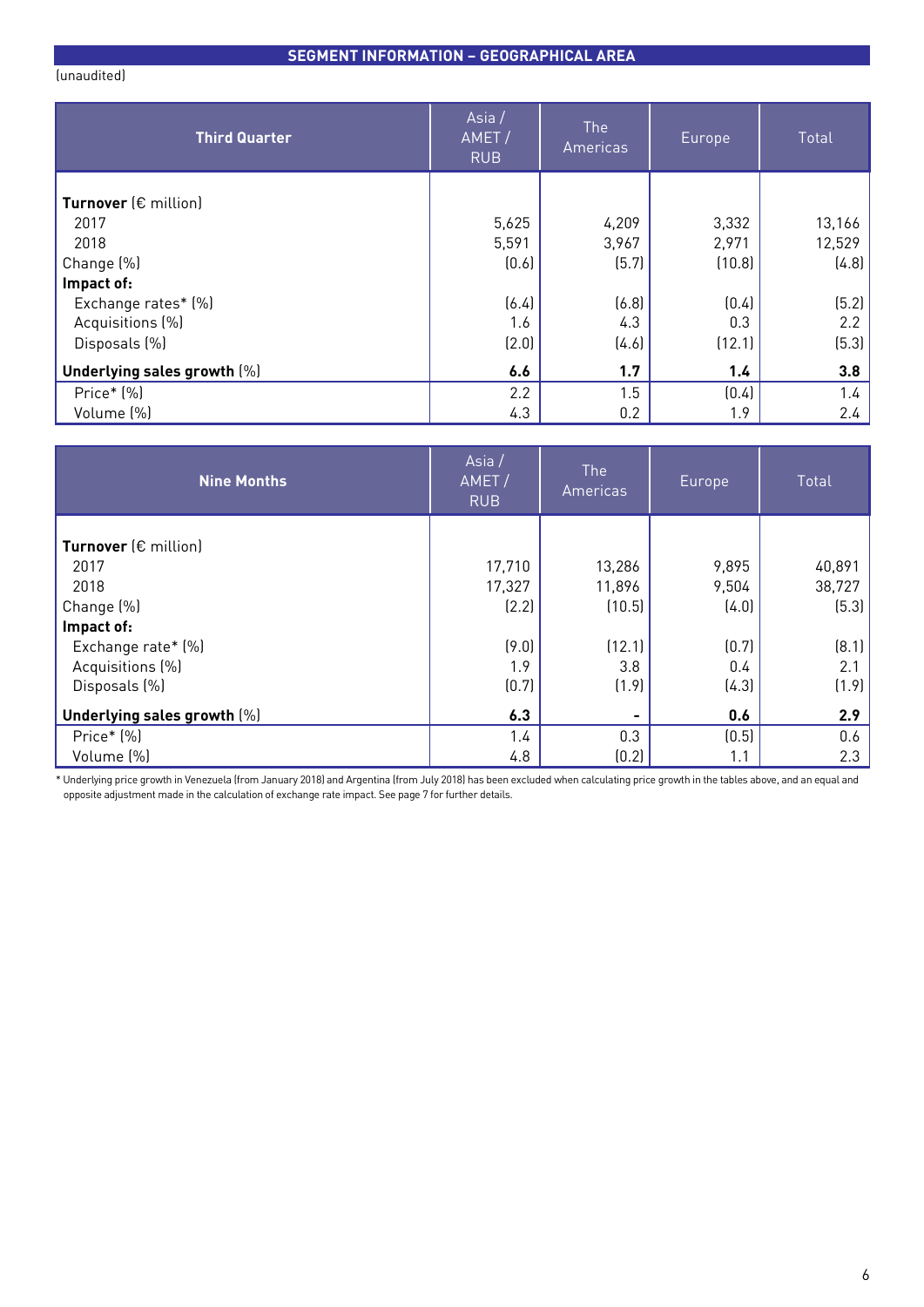In our financial reporting we use certain measures that are not defined by generally accepted accounting principles (GAAP) such as IFRS. We believe this information, along with comparable GAAP measures, is useful to investors because it provides a basis for measuring our operating performance and our ability to retire debt and invest in new business opportunities. Our management uses these financial measures, along with the most directly comparable GAAP financial measures, in evaluating our operating performance and value creation. Non-GAAP financial measures should not be considered in isolation from, or as a substitute for, financial information presented in compliance with GAAP. Wherever appropriate and practical, we provide reconciliations to relevant GAAP measures. The non-GAAP measures used in this announcement are underlying sales growth, underlying volume growth and underlying price growth (see below).

# **Underlying sales growth (USG)**

Underlying Sales Growth or "USG" refers to the increase in turnover for the period, excluding any change in turnover resulting from acquisitions, disposals and changes in currency. We believe this measure provides valuable additional information on the underlying sales performance of the business and is a key measure used internally. The impact of acquisitions and disposals is excluded from USG for a period of 12 calendar months from the applicable closing date. Turnover from acquired brands that are launched in countries where they were not previously sold is included in USG as such turnover is more attributable to our existing sales and distribution network than the acquisition itself. Also excluded is the impact of price growth from countries where the impact of consumer price inflation (CPI) rates has escalated to extreme levels.

There are two countries where we have determined extreme levels of CPI exist. The first is Venezuela where in Q4 2017 inflation rates exceeded 1,000% and management considered that the situation would persist for some time. Consequently, price growth in Venezuela has been excluded from USG since Q4 2017. The second is Argentina, which from Q3 2018 has been accounted for in accordance with IAS 29, and thus from this quarter Argentina price growth is excluded from Group USG. The adjustment made at Group level as a result of these two exclusions was a reduction in price growth of 21.2% for the third quarter, and 7.7% for the nine months period. This treatment for both countries will be kept under regular review, but there is no expectation that our treatment of either country will change at year end.

Prior to this quarter USG only excluded the impact of price changes in countries where consumer price inflation has escalated to extreme levels of 1,000% or more. However, given the need this quarter to account for our Argentinian business in accordance with IAS 29, we have now also excluded price changes in countries that need to be accounted for in accordance with IAS 29. Prior to Q3 2018 there were no countries that were accounted for under IAS 29, so no restatements are necessary.

# **Underlying price growth (UPG)**

Underlying price growth or "UPG" is part of USG, and means, for the applicable period, the increase in turnover attributable to changes in prices during the period. UPG therefore excludes the impact to USG due to (1) the volume of products sold; and (2) the composition of products sold during the period. In determining changes in price we exclude the impact of price growth in Argentina and Venezuela as explained under USG above. The measures and the related turnover GAAP measure are set out on pages 5 and 6.

# **Underlying volume growth (UVG)**

Underlying Volume Growth or "UVG" is part of USG and means, for the applicable period, the increase in turnover in such period calculated as the sum of (1) the increase in turnover attributable to the volume of products sold; and (2) the increase in turnover attributable to the composition of products sold during such period. UVG therefore excludes any impact to USG due to changes in prices. The measures and the related turnover GAAP measure are set on pages 5 and 6.